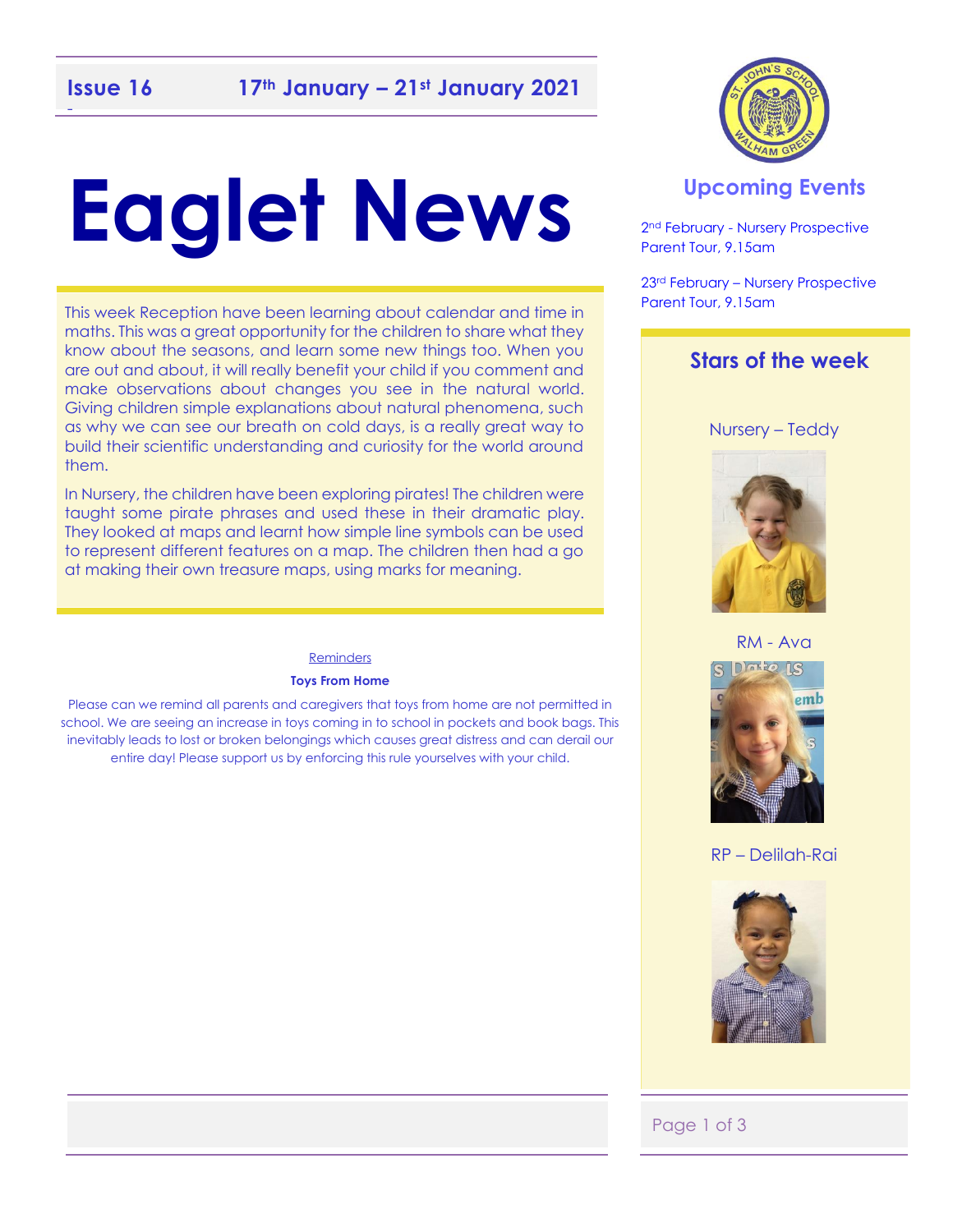

We will continue to explore perseverance in the face of challenge.

We will be exploring addition and subtraction with numbers to fifteen.

We will be learning about the importance of a healthy, balanced diet and

and write shopping lists and recipes for a delicious smoothie.

We will be exploring print with different fruits and vegetables.

exploring new tastes and textures as we make our own smoothies.

We will be reading the book *Oliver's Vegetables*, as we explore healthy eating

Communication, Language and Literacy

**Mathematics** 

Expressive Art and Design

Understanding of the World



#### Page 2 of 3